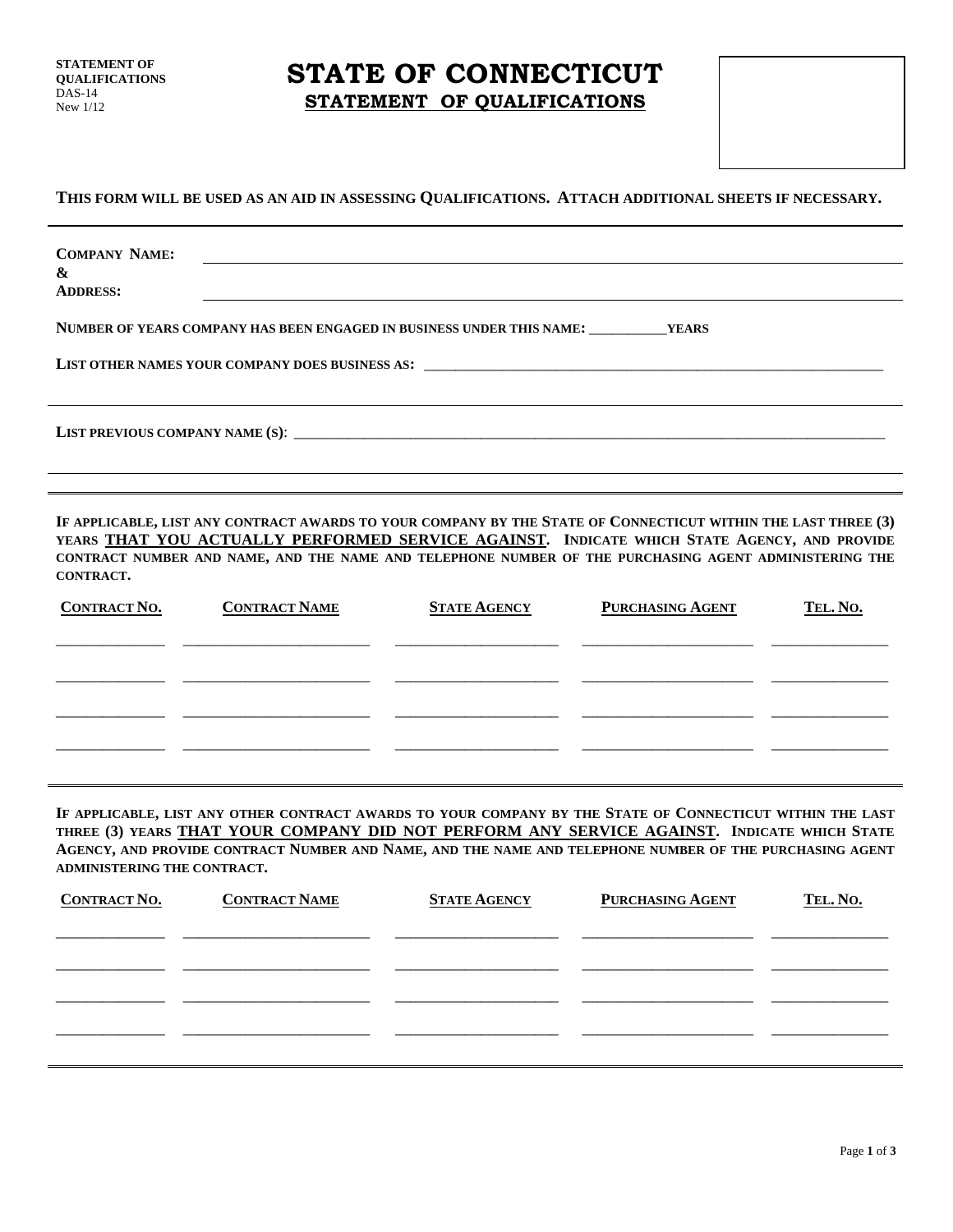STATEMENT OF **QUALIFICATIONS DAS-14** New  $1/12$ 

## STATE OF CONNECTICUT STATEMENT OF QUALIFICATIONS

**COMPANY NAME:** 

### **REFERENCES:**

LIST AT LEAST THREE COMPLETED PROJECTS SIMILAR IN NATURE TO THIS SOLICITATION WHICH DEMONSTRATES YOUR COMPANY'S ABILITY TO PERFORM THE REQUIRED SERVICES.

| <b>COMPANY NAME AND ADDRESS</b>                                                                                                                         | <b>CONTACT PERSON NAME</b><br><b>AND TELEPHONE NO.:</b> | <b>DOLLAR VALUE:</b> |
|---------------------------------------------------------------------------------------------------------------------------------------------------------|---------------------------------------------------------|----------------------|
| <u> 1989 - Johann Barn, mars ann an t-Amhain ann an t-Amhain an t-Amhain ann an t-Amhain an t-Amhain ann an t-Amh</u>                                   |                                                         |                      |
| (Attach additional sheets if necessary)                                                                                                                 |                                                         |                      |
| <b>COMPANY NAME AND ADDRESS</b><br><u> 1989 - Jan Sarah Barat, masjid ah barat dan barat dan barat dan barat dan barat dan barat dan barat dan bara</u> | <b>CONTACT PERSON NAME</b><br><b>AND TELEPHONE NO.:</b> | <b>DOLLAR VALUE:</b> |
|                                                                                                                                                         |                                                         |                      |
| (Attach additional sheets if necessary)                                                                                                                 |                                                         |                      |
| <b>COMPANY NAME AND ADDRESS</b><br><u> 2000 - 2000 - 2000 - 2000 - 2000 - 2000 - 2000 - 2000 - 2000 - 2000 - 2000 - 2000 - 2000 - 2000 - 2000 - 200</u> | <b>CONTACT PERSON NAME</b><br><b>AND TELEPHONE NO.:</b> | <b>DOLLAR VALUE:</b> |
| <u> 2001 - Jan Barat, martin da basar da basar da basar da basar da basar da basar da basar da basar da basar da</u>                                    |                                                         |                      |
|                                                                                                                                                         |                                                         |                      |

(Attach additional sheets if necessary)